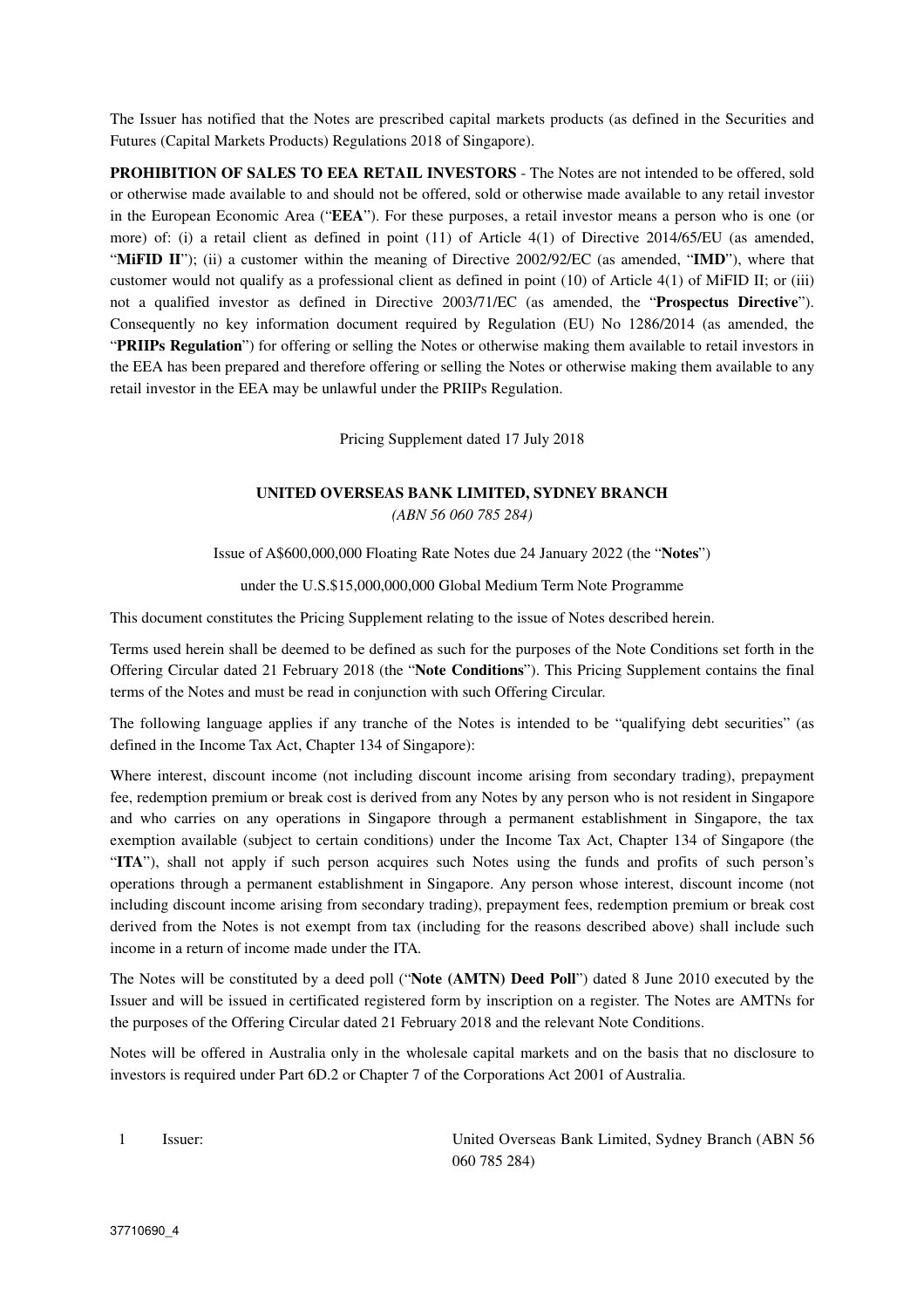| $\overline{c}$ | (i)                                                | Series Number:                                   | 35                |                                                                                                                                                                                                               |  |
|----------------|----------------------------------------------------|--------------------------------------------------|-------------------|---------------------------------------------------------------------------------------------------------------------------------------------------------------------------------------------------------------|--|
|                | (ii)                                               | Tranche Number:                                  | 1                 |                                                                                                                                                                                                               |  |
| 3              | Specified Currency or Currencies:                  |                                                  |                   | Australian Dollars ("A\$")                                                                                                                                                                                    |  |
| 4              | <b>Aggregate Nominal Amount:</b>                   |                                                  |                   |                                                                                                                                                                                                               |  |
|                | (i)                                                | Series:                                          | A\$600,000,000    |                                                                                                                                                                                                               |  |
|                | (ii)                                               | Tranche:                                         | A\$600,000,000    |                                                                                                                                                                                                               |  |
| 5              | (i)                                                | <b>Issue Price:</b>                              | Tranche           | 100 per cent. of the Aggregate Nominal Amount of the                                                                                                                                                          |  |
|                | (ii)                                               | Net Proceeds:                                    | A\$600,000,000    |                                                                                                                                                                                                               |  |
| 6              | (i)                                                | <b>Specified Denominations:</b>                  |                   | A\$50,000; provided that the minimum<br>aggregate<br>consideration payable (disregarding moneys lent by the<br>Issuer or its associates) will be:                                                             |  |
|                |                                                    |                                                  | (i)               | A\$500,000 inside Australia, or the Notes are<br>otherwise issued in a manner that does not<br>require disclosure to investors in accordance<br>with Part 6D.2 of the Corporations Act; and                   |  |
|                |                                                    |                                                  | (ii)              | A\$200,000 outside of Australia or its equivalent<br>in other specified currencies.                                                                                                                           |  |
|                | (ii)                                               | <b>Calculation Amount:</b>                       | A\$50,000         |                                                                                                                                                                                                               |  |
| 7              | (i)                                                | <b>Issue Date:</b>                               | 24 July 2018      |                                                                                                                                                                                                               |  |
|                | (i)                                                | <b>Interest Commencement Date:</b>               | <b>Issue Date</b> |                                                                                                                                                                                                               |  |
|                |                                                    | (iii) First Call Date:                           | Not Applicable    |                                                                                                                                                                                                               |  |
| 8              |                                                    | <b>Maturity Date:</b>                            |                   | 24 January 2022                                                                                                                                                                                               |  |
| 9              | <b>Interest Basis:</b>                             |                                                  | Margin            | 3 month Bank Bill Swap reference rate ("BBSW") + the                                                                                                                                                          |  |
| 10             | Redemption/Payment Basis:                          |                                                  |                   | Redemption at par                                                                                                                                                                                             |  |
| 11             | Change of Interest or Redemption/Payment<br>Basis: |                                                  | Not Applicable    |                                                                                                                                                                                                               |  |
| 12             | Put/Call Options:                                  |                                                  | Not Applicable    |                                                                                                                                                                                                               |  |
| 13             | Status of the Notes:                               |                                                  | Senior            |                                                                                                                                                                                                               |  |
| 14             | Listing:                                           |                                                  | SGX-ST            |                                                                                                                                                                                                               |  |
| 15             | Method of distribution:                            |                                                  | Syndicated        |                                                                                                                                                                                                               |  |
|                |                                                    | PROVISIONS RELATING TO INTEREST (IF ANY) PAYABLE |                   |                                                                                                                                                                                                               |  |
| 16             |                                                    | <b>Fixed Rate Note Provisions:</b>               | Not Applicable    |                                                                                                                                                                                                               |  |
| 17             |                                                    | Floating Rate Note Provisions:                   | Applicable        |                                                                                                                                                                                                               |  |
|                | (i)                                                | Interest Period:                                 |                   | Quarterly in arrear                                                                                                                                                                                           |  |
|                | (ii)                                               | Specified Interest Payment Dates:                |                   | 24 January, 24 April, 24 July and 24 October in each year,<br>commencing on 24 October 2018 and ending on the<br>Maturity Date, adjusted in accordance with the Modified<br>Following Business Day Convention |  |
|                |                                                    | (iii) Interest Period Date:                      | Not Applicable    |                                                                                                                                                                                                               |  |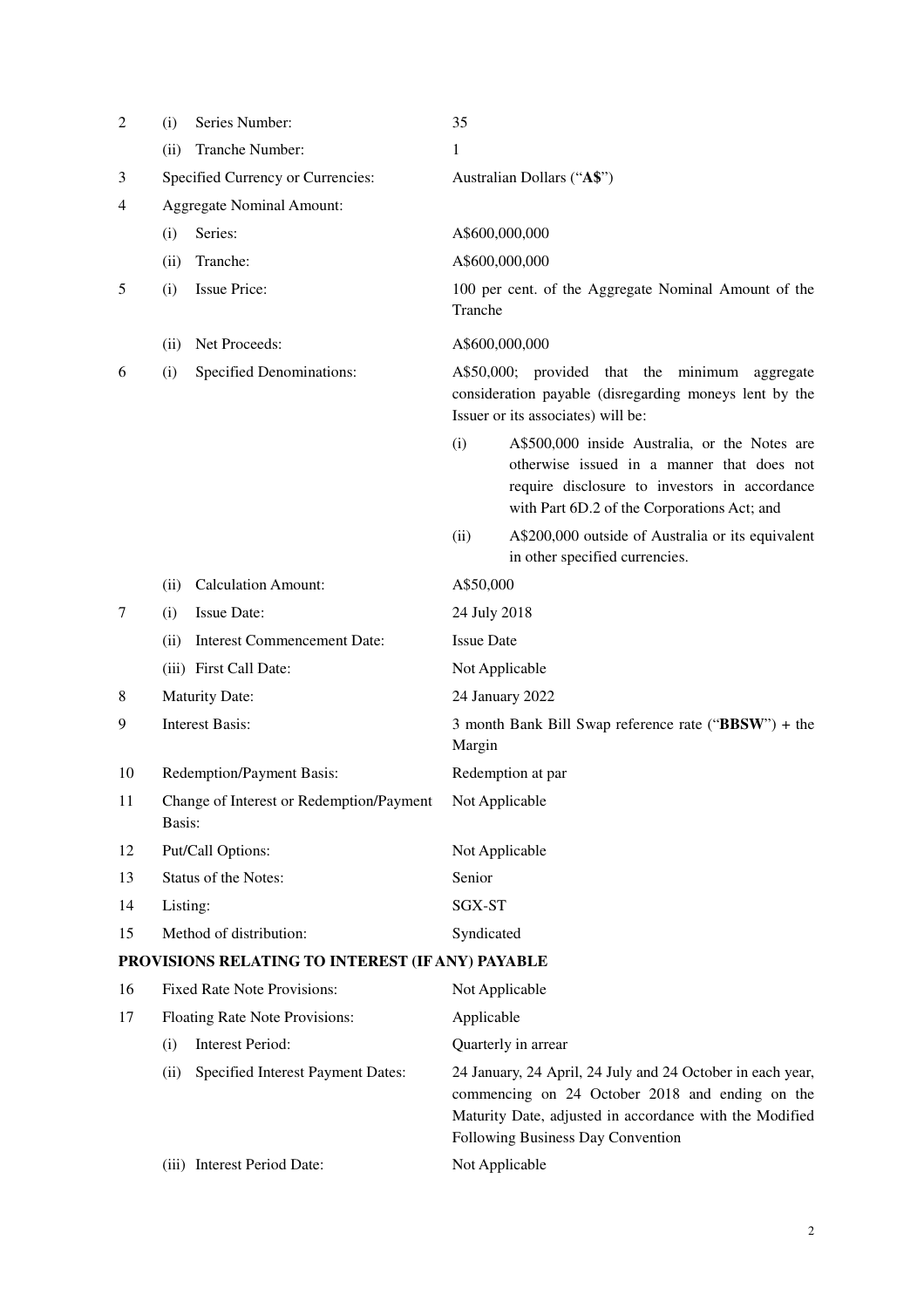|      | (iv) Business Day Convention:                                                        | Modified Following Business Day Convention    |
|------|--------------------------------------------------------------------------------------|-----------------------------------------------|
| (v)  | <b>Business Centre:</b>                                                              | Sydney                                        |
| (vi) | Manner in which the Rate of Interest<br>is to be determined:                         | See Item 17(xiv)                              |
|      | (vii) Party responsible for calculating the<br>Rate of Interest and Interest Amount: | <b>Calculation Agent</b>                      |
|      | (viii) Screen Rate Determination:                                                    |                                               |
|      | - Reference Rate:                                                                    | 3 month BBSW                                  |
|      | $-$ Interest Determination Date(s):                                                  | The first day of the relevant Interest Period |
|      | - Relevant Screen Page:                                                              | Reuters Screen BBSW Page                      |
| (ix) | ISDA Determination:                                                                  | Not Applicable                                |
| (x)  | Margin:                                                                              | $+0.81$ per cent. per annum                   |
|      | (xi) Minimum Rate of Interest:                                                       | Not Applicable                                |
|      | (xii) Maximum Rate of Interest:                                                      | Not Applicable                                |
|      | (xiii) Day Count Fraction                                                            | Actual/365 (Fixed)                            |
|      | (xiv) Fall back provisions, rounding                                                 | Screen Rate Determination as follows:         |
|      | provisions, denominator and any other<br>terms relating to the method of             | The Rate of Interest applicable to the Notes  |

calculating interest on Floating Rate Notes, if different from those set out

in the Note Conditions:

for each Interest Period shall be the sum of the 3 month BBSW and the Margin.

"**BBSW**" shall be the rate displayed on the Reuters Screen BBSW Page (or any page which replaces that page) on the Interest Determination Date and means:

- (i) the rate for prime bank eligible securities having a tenor closest to the term of that Interest Period, which is designated as the "AVG MID" on the Reuters Screen BBSW Page (or any designation which replaces that designation on that page, or any page which replaces that page) at approximately 10.30 a.m. (Sydney time) (or such other time at which such rate customarily appears on that page) on the relevant Interest Determination Date; and
- (ii) if such rate does not appear on the Reuters Screen BBSW Page (or any page which replaces that page) by 10.45 a.m. (Sydney time) on the relevant Interest Determination Date (or such other time that is 15 minutes after the then prevailing time), then such rate will be the rate determined by the Calculation Agent having regard to comparable indices then available. The rate calculated or determined by the Calculation Agent will be expressed as a percentage rate per annum and will be rounded up, if necessary, to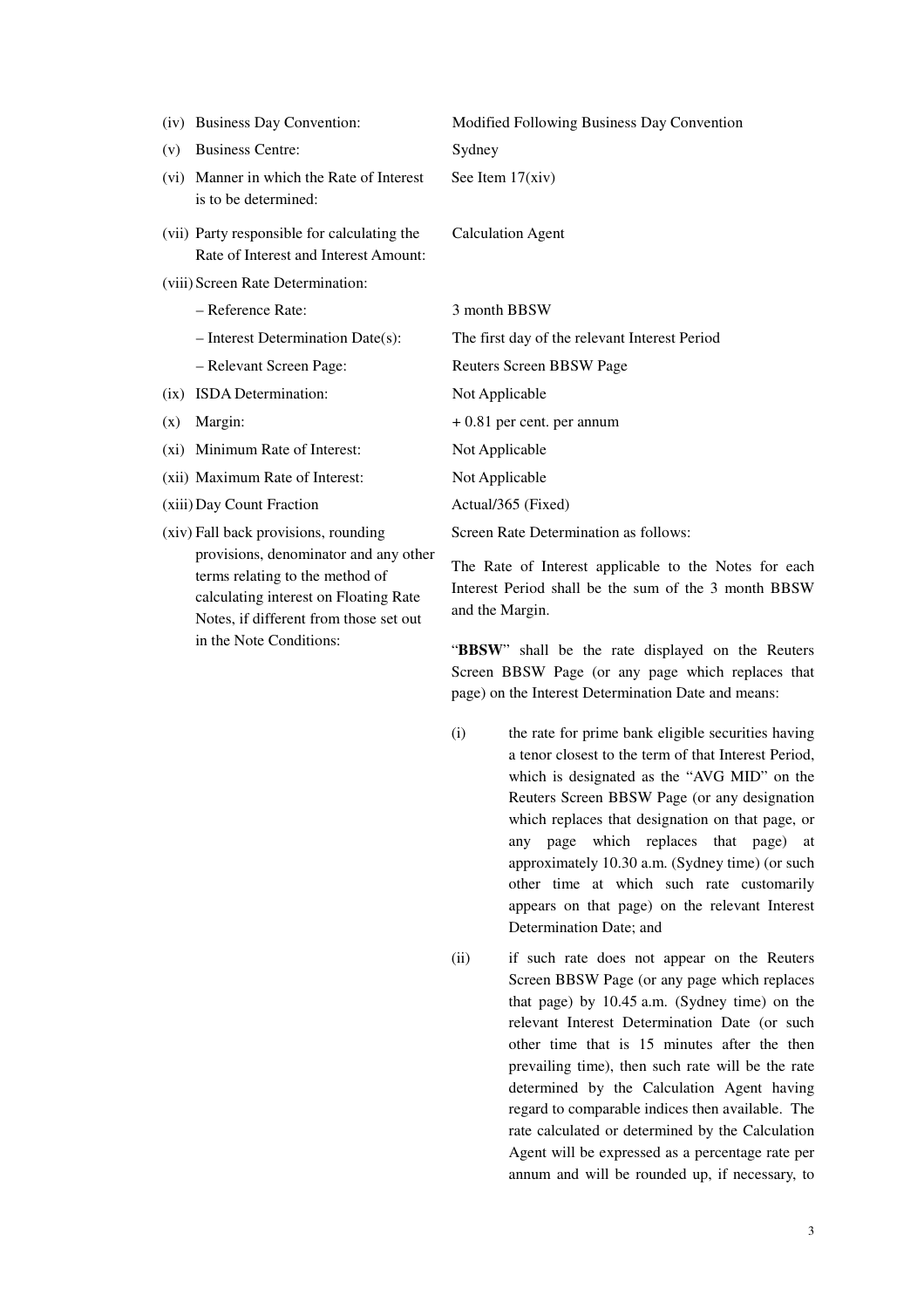the next higher one ten-thousandth of a percentage point (0.0001 per cent.).

| 18 | Zero Coupon Note Provisions:                                                                                                                                                                                                                                                     | Not Applicable                   |
|----|----------------------------------------------------------------------------------------------------------------------------------------------------------------------------------------------------------------------------------------------------------------------------------|----------------------------------|
|    | PROVISIONS RELATING TO REDEMPTION                                                                                                                                                                                                                                                |                                  |
| 19 | Call Option:                                                                                                                                                                                                                                                                     | Not Applicable                   |
| 20 | Put Option:                                                                                                                                                                                                                                                                      | Not Applicable                   |
| 21 | Variation instead of Redemption (Note)<br>Condition $5(g)$ :                                                                                                                                                                                                                     | Not Applicable                   |
| 22 | Final Redemption Amount of each Note:                                                                                                                                                                                                                                            | A\$50,000 per Calculation Amount |
| 23 | Early Redemption Amount:                                                                                                                                                                                                                                                         |                                  |
|    | Early Redemption Amount(s) per<br>Calculation Amount payable on redemption<br>for taxation reasons or on event of<br>default/due to a Tax Law change and/ or the<br>method of calculating the same (if required<br>or if different from that set out in the Note<br>Conditions): | A\$50,000 per Calculation Amount |

## **LOSS PROVISIONS RELATING TO LOSS ABSORPTION**

24 Loss Absorption Measure: Write Down on a Loss Absorption Event (Note Condition 6(a)): Not Applicable

# **GENERAL PROVISIONS APPLICABLE TO THE NOTES**

| 25 | Form of Notes:                                                                                                                                                                                                                                                                                | The Notes are AMTNs as referred to in the Offering<br>Circular dated 21 February 2018 and will be issued in<br>registered certificated form, constituted by the Note<br>(AMTN) Deed Poll and take the form of entries on a<br>register to be maintained by the Australian Agent (as<br>defined below). Copies of the Note (AMTN) Deed Poll<br>are available from the Australian Agent at its principal<br>office in Sydney. |
|----|-----------------------------------------------------------------------------------------------------------------------------------------------------------------------------------------------------------------------------------------------------------------------------------------------|-----------------------------------------------------------------------------------------------------------------------------------------------------------------------------------------------------------------------------------------------------------------------------------------------------------------------------------------------------------------------------------------------------------------------------|
| 26 | Financial Centre(s) or other special<br>provisions relating to Payment Dates:                                                                                                                                                                                                                 | Sydney                                                                                                                                                                                                                                                                                                                                                                                                                      |
| 27 | Talons for future Coupons or Receipts to be<br>attached to Definitive Notes (and dates on<br>which such Talons mature):                                                                                                                                                                       | N <sub>0</sub>                                                                                                                                                                                                                                                                                                                                                                                                              |
| 28 | Details relating to Partly-Paid Notes:<br>amount of each payment comprising the<br>Issue Price and date on which each<br>payment is to be made and consequences<br>(if any) of failure to pay, including any<br>right of the Issuer to forfeit the Notes and<br>interest due on late payment: | Not Applicable                                                                                                                                                                                                                                                                                                                                                                                                              |
| 29 | Details relating to Instalment Notes:<br>amount of each instalment ("Instalment<br>Amount"), date on which each payment is                                                                                                                                                                    | Not Applicable                                                                                                                                                                                                                                                                                                                                                                                                              |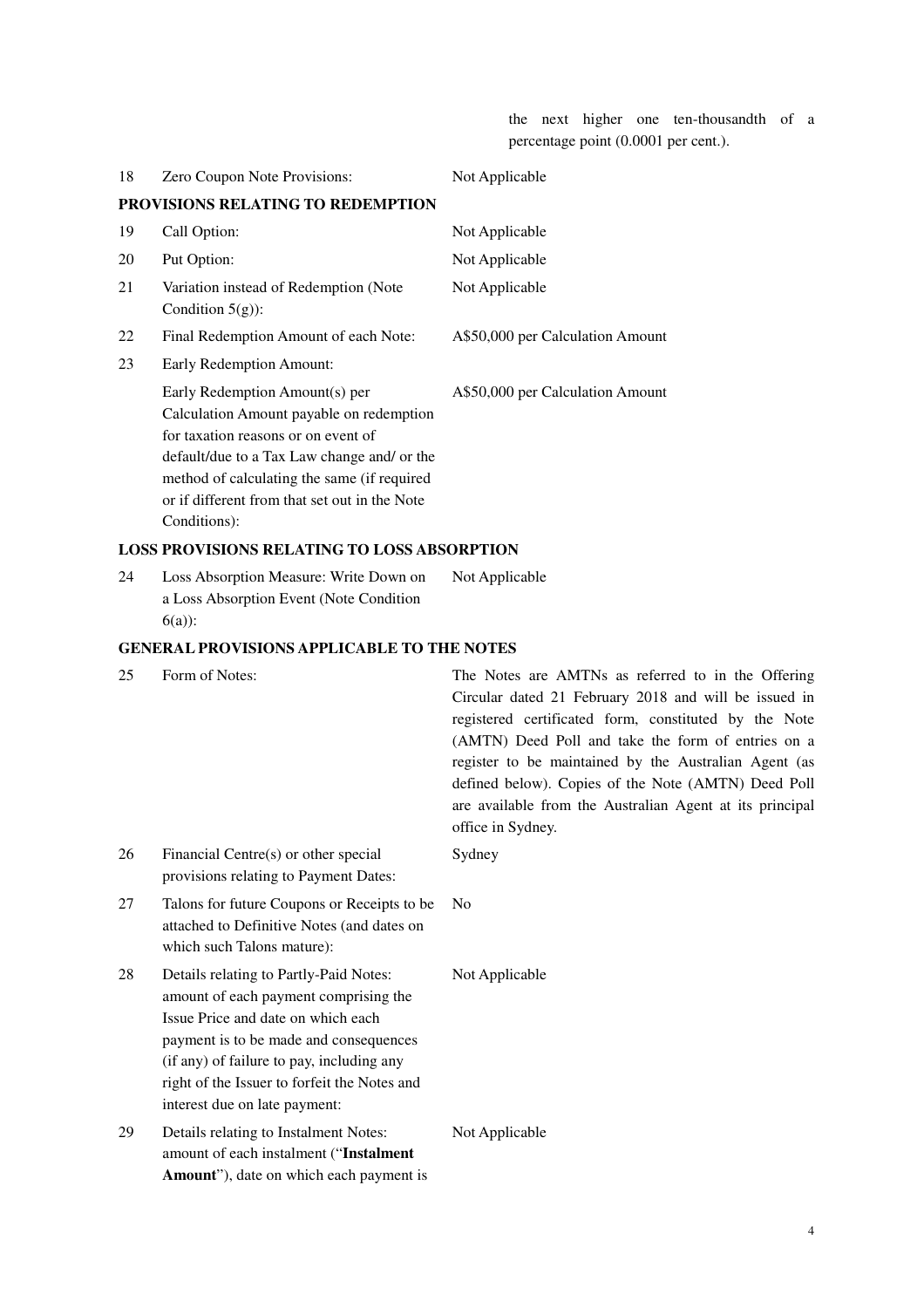|                | to be made ("Instalment Date"):                                                                                                                                                                                                                                       |                                                                                                                                                                                                                                                                                                                                                                                                      |  |  |
|----------------|-----------------------------------------------------------------------------------------------------------------------------------------------------------------------------------------------------------------------------------------------------------------------|------------------------------------------------------------------------------------------------------------------------------------------------------------------------------------------------------------------------------------------------------------------------------------------------------------------------------------------------------------------------------------------------------|--|--|
| 30             | Other terms or special conditions:                                                                                                                                                                                                                                    | Not Applicable                                                                                                                                                                                                                                                                                                                                                                                       |  |  |
|                | <b>DISTRIBUTION</b>                                                                                                                                                                                                                                                   |                                                                                                                                                                                                                                                                                                                                                                                                      |  |  |
| 31             | If syndicated, names of Managers:<br>(i)                                                                                                                                                                                                                              | Australia and New Zealand Banking Group Limited<br>(ABN 11 005 357 522)                                                                                                                                                                                                                                                                                                                              |  |  |
|                |                                                                                                                                                                                                                                                                       | National Australia Bank Limited (ABN 12004044937)                                                                                                                                                                                                                                                                                                                                                    |  |  |
|                |                                                                                                                                                                                                                                                                       | UBS AG, Australia Branch (ABN 47 088 129 613)                                                                                                                                                                                                                                                                                                                                                        |  |  |
|                |                                                                                                                                                                                                                                                                       | United Overseas Bank Limited, Sydney Branch (ABN 56<br>060 785 284)                                                                                                                                                                                                                                                                                                                                  |  |  |
|                | Stabilising Manager (if any):<br>(ii)                                                                                                                                                                                                                                 | Not Applicable                                                                                                                                                                                                                                                                                                                                                                                       |  |  |
| 32             | If non-syndicated, name of Dealer:                                                                                                                                                                                                                                    | Not Applicable                                                                                                                                                                                                                                                                                                                                                                                       |  |  |
| 33             | U.S. Selling Restrictions:                                                                                                                                                                                                                                            | Reg. S Compliance Category 2; TEFRA not applicable                                                                                                                                                                                                                                                                                                                                                   |  |  |
| 34             | Additional selling restrictions:                                                                                                                                                                                                                                      | Not Applicable                                                                                                                                                                                                                                                                                                                                                                                       |  |  |
|                | <b>OPERATIONAL INFORMATION</b>                                                                                                                                                                                                                                        |                                                                                                                                                                                                                                                                                                                                                                                                      |  |  |
| 35             | ISIN Code:                                                                                                                                                                                                                                                            | AU3FN0043584                                                                                                                                                                                                                                                                                                                                                                                         |  |  |
| 36             | Common Code:                                                                                                                                                                                                                                                          | 185919374                                                                                                                                                                                                                                                                                                                                                                                            |  |  |
| 37             | <b>CMU</b> Instrument Number:                                                                                                                                                                                                                                         | Not Applicable                                                                                                                                                                                                                                                                                                                                                                                       |  |  |
| 38             | Any clearing system(s) other than The<br>Central Depository (Pte) Limited, The<br>Central Moneymarkets Unit Service,<br>Euroclear Bank S.A./N.V., Clearstream<br>Banking, société anonyme and the<br>Austraclear System and the relevant<br>identification number(s): | Not Applicable                                                                                                                                                                                                                                                                                                                                                                                       |  |  |
| 39             | Delivery:                                                                                                                                                                                                                                                             | Delivery against payment                                                                                                                                                                                                                                                                                                                                                                             |  |  |
| 40             | Additional Paying Agent (if any):                                                                                                                                                                                                                                     | BTA Institutional Services Australia Limited (ABN 48<br>002 916 396) has been appointed under the Agency and<br>Registry Services Agreement dated 8 June 2010 as<br>issuing and paying agent and registrar ("Australian<br>Agent") and calculation agent ("Calculation Agent") in<br>respect of the Notes. The Australian Agent's address is<br>Level 2, 1 Bligh Street, Sydney NSW 2000, Australia. |  |  |
| <b>GENERAL</b> |                                                                                                                                                                                                                                                                       |                                                                                                                                                                                                                                                                                                                                                                                                      |  |  |
| 41             | Prohibition of Sales to EEA Retail<br>Investors:                                                                                                                                                                                                                      | Applicable                                                                                                                                                                                                                                                                                                                                                                                           |  |  |
| 42             | Governing Law:                                                                                                                                                                                                                                                        | Laws of New South Wales, Australia                                                                                                                                                                                                                                                                                                                                                                   |  |  |
| 43             | Applicable governing document:                                                                                                                                                                                                                                        | Note (AMTN) Deed Poll dated 8 June 2010                                                                                                                                                                                                                                                                                                                                                              |  |  |

### **Purpose of Pricing Supplement**

This Pricing Supplement comprises the final terms required for issue and admission to trading on the Singapore Exchange Securities Trading Limited of the Notes described herein pursuant to the U.S.\$15,000,000,000 Global Medium Term Note Programme of United Overseas Bank Limited.